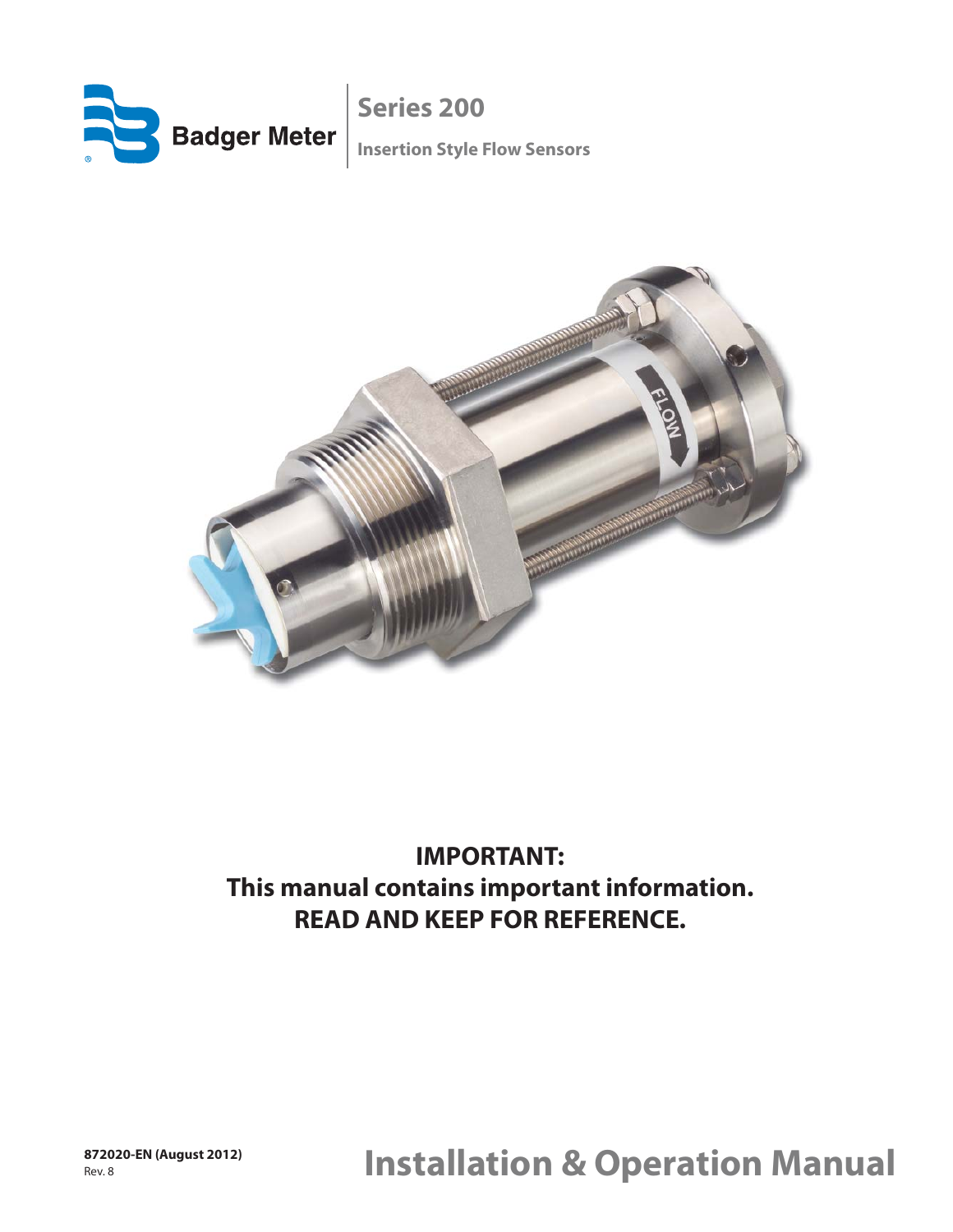### **Contents**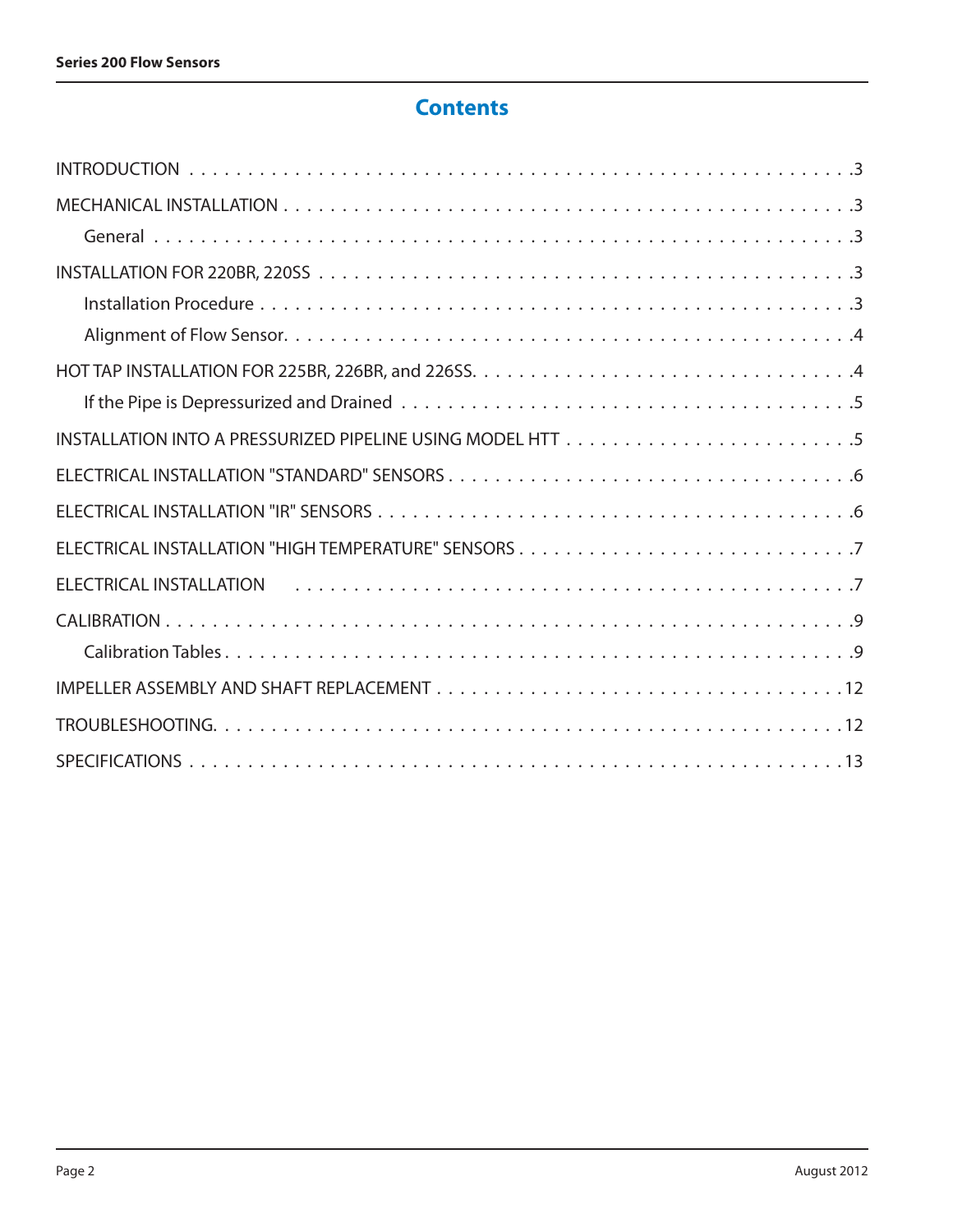## **INTRODUCTION**

Used in conjunction with any Badger Meter impeller flow monitor or transmitter, Badger Meter non-magnetic flow sensors provide an accurate rate of liquid flow as well as total accumulated flow. A number of sensor models are offered, which cover applications for a wide range of pipe sizes and pressure/temperature specifications.

The flow sensors generate a frequency which is proportional to flow rate. An internal preamplifier allows the pulse signal to travel up to 2000 feet without further amplification. Power to operate the sensor is provided by the flow monitor. The impeller bearing assembly, shaft and O-rings are replaceable in the field.

Badger Meter flow sensors feature a closed, six-bladed impeller design, using a proprietary, non-magnetic sensing technology. The forward-swept impeller shape provides higher, more constant torque than four-bladed impeller designs, and is less prone to fouling by waterborne debris. The forward-curved shape, coupled with the absence of magnetic drag, provides improved operation and repeatability, even at lower flow rates. As the liquid flow turns the impeller, a low impedance signal is transmitted with a frequency proportional to the flow rate.

Sensors of similar type are interchangeable, so there is no need for recalibration after servicing or replacement.

## **MECHANICAL INSTALLATION**

### **General**

Flow measurement accuracy for all flow measuring devices is highly dependent on proper location in the piping system. Irregular flow velocity profiles caused by valves, fittings, pipe bends, etc. can lead to inaccurate overall flow rate indications although local flow velocity measurement may be accurate. A sensor located where it can be affected by air bubbles, floating debris, or sediment may not achieve full accuracy and could be damaged. Badger Meter flow sensors are designed to operate reliably under adverse conditions, but the following recommendations should be followed to ensure maximum system accuracy:

- 1. Choose a location along the pipe where 10 pipe diameters upstream and 5 pipe diameters downstream of the sensor provide no flow disturbance. Pipe bends, valves, other fittings, pipe enlargements and reductions should not be present in this length of pipe.
- 2. The preferred location around the circumference of a horizontal pipe is on top. If trapped air or debris will interfere, then the sensor should be located further around the pipe from the top but not more than 45 degrees from top center. The sensor should never be located at the bottom of the pipe, as sediment may collect there. Locations off top center cause

the impeller friction to increase, which may affect performance at low flow rates. Any circumferential location is correct for installation in vertical pipes.

- 3. An insertion depth of 1-1/2 inches for pipe sizes 2.5 inches and larger is required for accurate flow rate calibration. Detailed installation instructions for various sensor mounting configurations on the following pages include methods for ensuring correct insertion depth.
- 4. Alignment of the sensor to ensure that impeller rotation is parallel to flow is important. Alignment instructions are also included on the following pages.

## **INSTALLATION FOR 220BR, 220SS**

### **Installation Procedure**

The insertion depth and alignment of the sensor assembly are critical to the accuracy of the flow measurement. The flat end of the sensor tube assembly **MUST BE INSTALLED**  1-1/2 inches from the inside wall of the pipe. In order to allow for variations in wall thickness, lining, or coatings the depth adjustment is controlled by the position of the Hex Nuts on the three threaded studs of the hex mounting adapter. The hex mounting adapter is provided with a 2 inch male NPT connection.

There are two methods of mounting these sensors in a 2.5 inch or larger pipe. One is with a 2 inch NPT threaded pipe saddle. The other is with a welded-on fitting such as a Thredolet®, also tapped for a 2 inch NPT connection. In either case, cut a 2 inch hole through a depressurized pipe and then secure the saddle or weld-on fitting to the pipe. (For drilling into a pressurized pipe, see instructions for Series 225 and 226 sensors.) Install the 2 inch NPT adapter provided, using a thread sealant to prevent leakage. Tighten as necessary. Badger Meter insert style sensors are calibrated with the sensor inserted 1-1/2 inches into the pipe flow.

To determine the proper insertion depth, proceed as follows:

- **1. Apply anti-seize thread lubricant , supplied with the sensor, to the threaded studs of the mounting adaptor.**
- 2. Insert the depth gauge into the mounting adapter and set it against the inside wall of the pipe as shown. Set the top of the upper adjusting nut to 3-3/4 inches as measured. Lock it in place with the bottom nut on the same stud. Repeat for the other adj. nuts.

Note: For Model 220PVS - set nuts 6.5 inches above inside wall of pipe.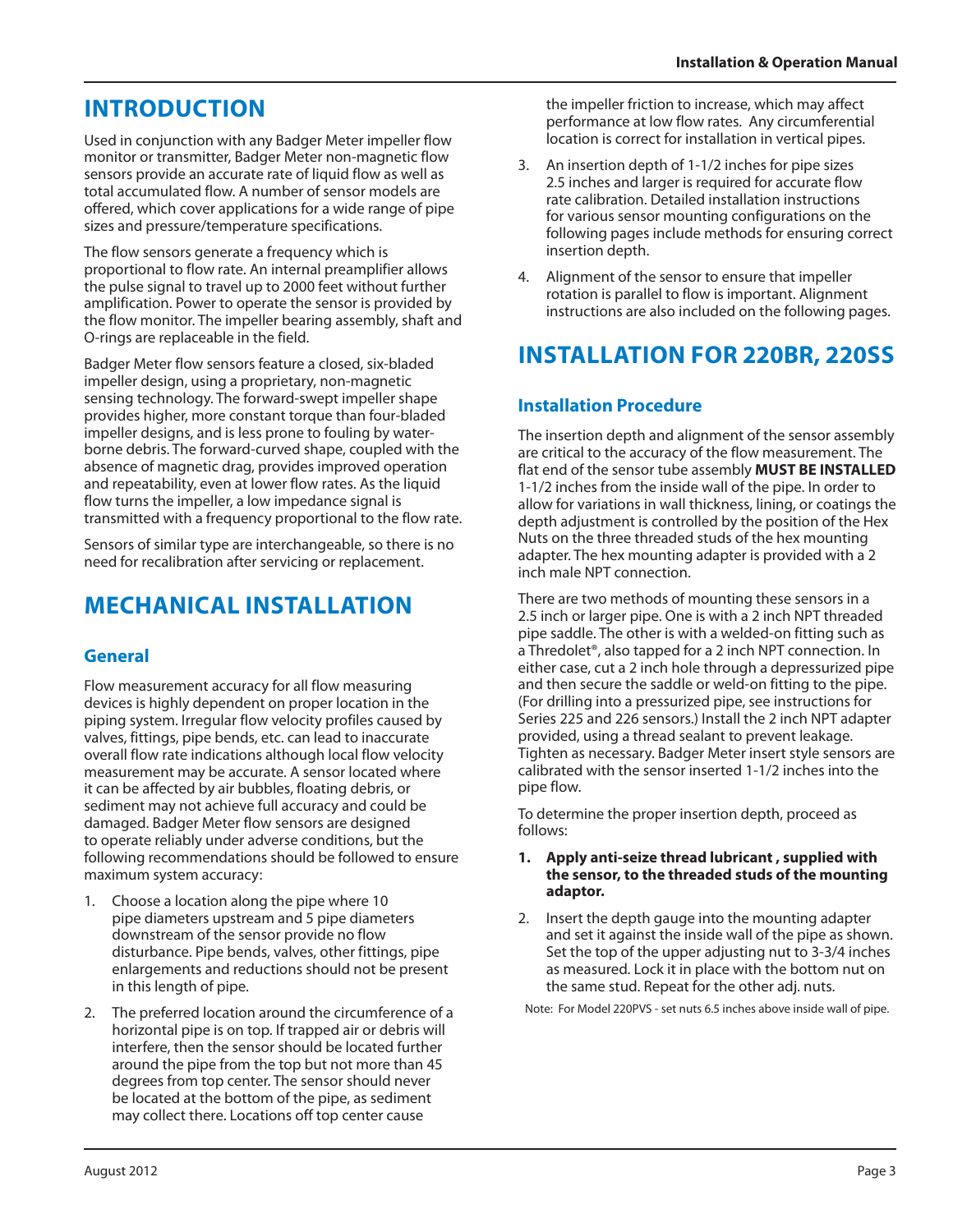

#### **Figure 1: Installation for 220BR and 220SS**

- 3. Clean O-rings and flow sensor sleeve, and lightly lubricate O-rings with silicone grease from the packet provided or some other acceptable lubricant. Take care not to get grease on the impeller or bearing.
- 4. Insert the flow sensor into the 2 inch NPT adapter so that the mounting holes in the positioning collar fit over the studs on the adapter. Lower the sensor onto the previously adjusted nuts. Install the lock nuts on top of the positioning collar and tighten. Now tighten the lower jam nuts firmly against the upper adjusting nuts to secure them for future removal of the sensor for inspection or service.

### **Alignment of Flow Sensor**

1. Loosen positioning collar set screws with a 3/32 inch Allen wrench. Place the alignment rod through the sight holes in the flow sensor. Refer to Figure 2. Using the alignment rod as a guide, align the flow sensor so that the flow label arrow matches pipe flow direction and so that the alignment rod is exactly parallel to the pipe. This procedure aligns the impeller directly into the fluid flow.



**Figure 2: Alignment of Flow Sensor in 220BR and 220SS**

- 2. As a backup to the flow arrow label, there is a small hole next to the larger sighting hole of the upstream side. With a 3/32 inch Allen wrench, tighten positioning collar set screws.
- 3. Double check that the sighting holes in the sleeve are parallel down the pipe and that the flow arrow label matches pipe liquid flow direction.
- 4. Cable routing: The positioning collar is threaded for connection of a standard 1/2 inch electrical conduit (flex cable) or a wire strain relief. Route cable as required. Be sure to leave enough flex in cable or conduit to allow future removal of sensor for service or cleaning if necessary.

### **HOT TAP INSTALLATION FOR 225BR, 226BR, AND 226SS**

Badger Meter Series 200 hot tap style liquid flow sensors are designed for use in cases where pipelines will be in continuous service and depressurizing or draining the system for installation or service is not practical.

The Series 200 hot tap sensors are designed to be installed either in a depressurized pipe by hand or "Hot Tapped" into a pressurized pipeline. Both installation procedures are listed in this installation and operation manual. If there is the slightest possibility that the pipe could be full or pressurized, **FOLLOW THE INSTALLATION FOR PRESSURIZED PIPE.**

Refer to Figure 3 for location or identification of the various parts described in the following procedures.

The insertion depth and alignment of the sensor assembly are critical to the accuracy of the flow measurement. The flat end of the sensor tube assembly **MUST BE INSTALLED** 1-1/2 inches from the inside wall of the pipe. In order to allow for variations in wall thickness, lining or coatings the depth adjustment is controlled by the position of the hex nuts on the three threaded studs of the hex mounting adapter. The hex mounting adapter is provided with a 2 inch male NPT connection. Both gate and ball valve units are provided with 2 inch nipples for mounting onto saddles, weld-o-lets, etc.

Depth setting is accomplished by positioning the hex nuts 14-7/8 inches minus the thickness of the pipe, from the outside diameter of the pipe. For example, measure the wall thickness of the pipe from the coupon removed when the 1-7/8 inch hole was cut into the pipe. If the pipe was 1/8 inch thick, subtract 1/8 inch from 14-7/8 inch, or position the nuts 14-3/4 inch from the outside diameter of the pipe. This will allow the 16-3/8 inch sensor to protrude 1-1/2 inch into the pipe.

**Apply anti-seize thread lubricant, supplied with the sensor, to the threaded studs of the mounting adaptor.**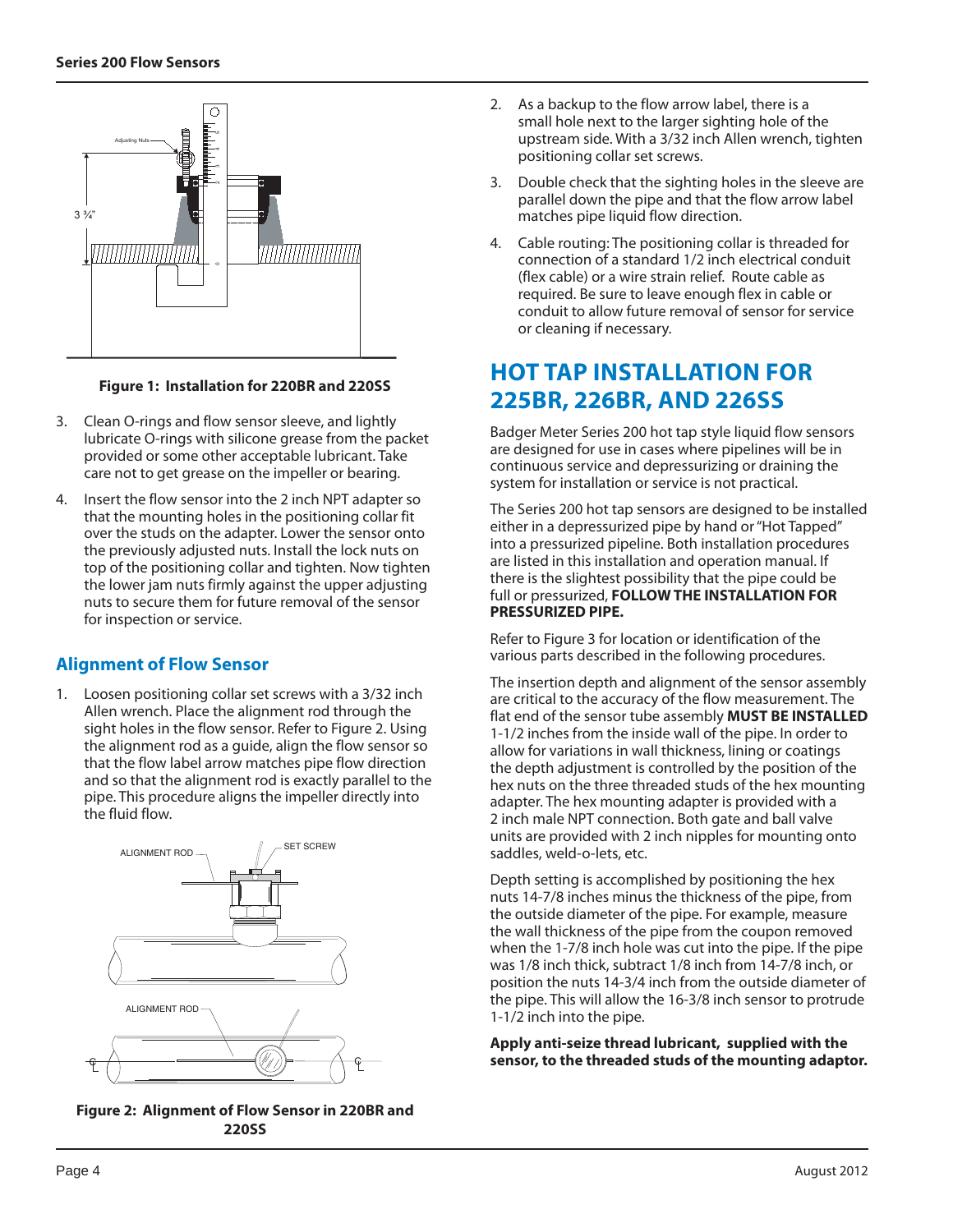The alignment of the impeller with the flow in the pipe is accomplished by aligning the two "sight holes" at the top of the sensor tube assembly with the center line of the pipe. **Make sure the alignment is made to the pipe and not to a wall or surface near the sensor.** To adjust, loosen the two set screws in the positioning collar with a 3/32 inch Allen wrench provided in the Series 200 hot tap installation kit. Slip one end of the 1/4 inch x 18 inch steel rod (also supplied in the installation kit) through the holes in the sensor tube. Rotate the sensor tube until the rod is centered on the pipe. Ensure the flow label "Arrow" on the sensor matches the liquid flow direction. Tighten the positioning collar Allen screws to lock the sensor tube assembly in position. Note: As a backup to the flow direction arrow label on the tube assembly, there is a smaller hole located beside one of the sighting holes in the tube, to also indicate the upstream side of the tube assembly.

### **If the Pipe is Depressurized and Drained**

- 1. Drill or cut a 1-7/8 inch hole in the pipe with a drill or hole saw. Note the pipe wall thickness for use in calculating sensor assembly depth. A location on the top of the pipe is best for overall performance and service life; however, any radial location on the top half of the pipe is acceptable. Allow a minimum of ten pipe diameters upstream and five downstream from the sensor of straight unobstructed pipe to allow full development of the flow profile.
- 2. Install either a service saddle or welded pipe fitting (2 inch female NPT) on the outside diameter of the pipe over the 1-7/8 inch hole.
- 3. Install the Badger Meter isolation valve and nipple onto the fitting using pipe thread sealant or Teflon® tape on all threads.
- 4. Install the Badger Meter hex mounting adapter onto the valve assembly. Use pipe thread sealant on the adapter. Tighten the hex adapter so that no stud is aligned with the center-line of the pipe. This could interfere with final sensor alignment. Measure depth and set the height of the nuts of the hex mounting adapter.
- 5. Open the bleed petcock valve on the hex adapter to relieve the pressure as the sensor tube is installed. Carefully hand insert the Badger Meter hot tap flow sensor tube into the hex mounting adapter. The sleeve should be inserted past the top two O-rings in the adapter (approx. 1 to 1-1/4 inches). **Take care not to push the tube in too far as the impeller could be damaged if it strikes the closed valve.**
- 6. Even if the sensor is installed with system drained, Badger Meter recommends that a HTT, hot tap insertion/removal tool be purchased for future service. This tools allows the sensor tube assembly to be removed from the pipe line without draining the entire loop where the sensor is mounted.
- 7. In a fully depressurized and drained pipe, the sensor tube assembly may be installed by hand. **Carefully and very slowly** open the isolation valve to relieve any pressure that may have built up. Fully open the isolation valve. Push the sensor tube into the pipe with a slight twisting motion. Guide the sensor collar holes over the three hex adapter studs until the collar rests on the nuts. Hex nuts should have been previously set to the correct height. Install the three lock nuts onto these studs at the top of the positioning collar and securely tighten.
- 8. Loosen the two set screws in the positioning collar with a 3/32 inch Allen wrench. Align the sensor sight holes along the pipe axis using the alignment rod provided in the installation kit supplied with the sensor. Ensure that the flow label arrow on the sensor matches the liquid flow direction inside the pipe. Tighten the positioning collar set screws. Note: As a backup to the flow label arrow, there is a small hole located beside one of the sighting holes to also indicate the upstream side of the sensor.

## **INSTALLATION INTO A PRESSURIZED PIPELINE USING MODEL HTT**

For information on installing hot tap sensor with older 225H consult technical bulletin DID-001.

For pipe sizes 2½" and above; all Badger Meter sensors are inserted 1 1/2" from the inside wall of the pipe. The insertion depth is controlled by the position of the hex nuts on the three threaded rods. The formula below defines the distance between the top of the sensor hex mounting adaptor and the bottom of the positioning collar (the top of the hex nut). Reference Figure 3.

### *D = 16 3/8" - ( H + Pipe Wall Thickness + 1.5 " )*

Example: If sensor is installed in a 8 inch Sch 80 pipe with a pipe wall thickness of 1/2 inch and the "H" dimension is 10 inches then the calculation would be as below:

### *D = 16 3/8 - ( 10 inches + 0.5 inches + 1.5 inches)*

#### *D = 4 3/8"*



**Figure 3:**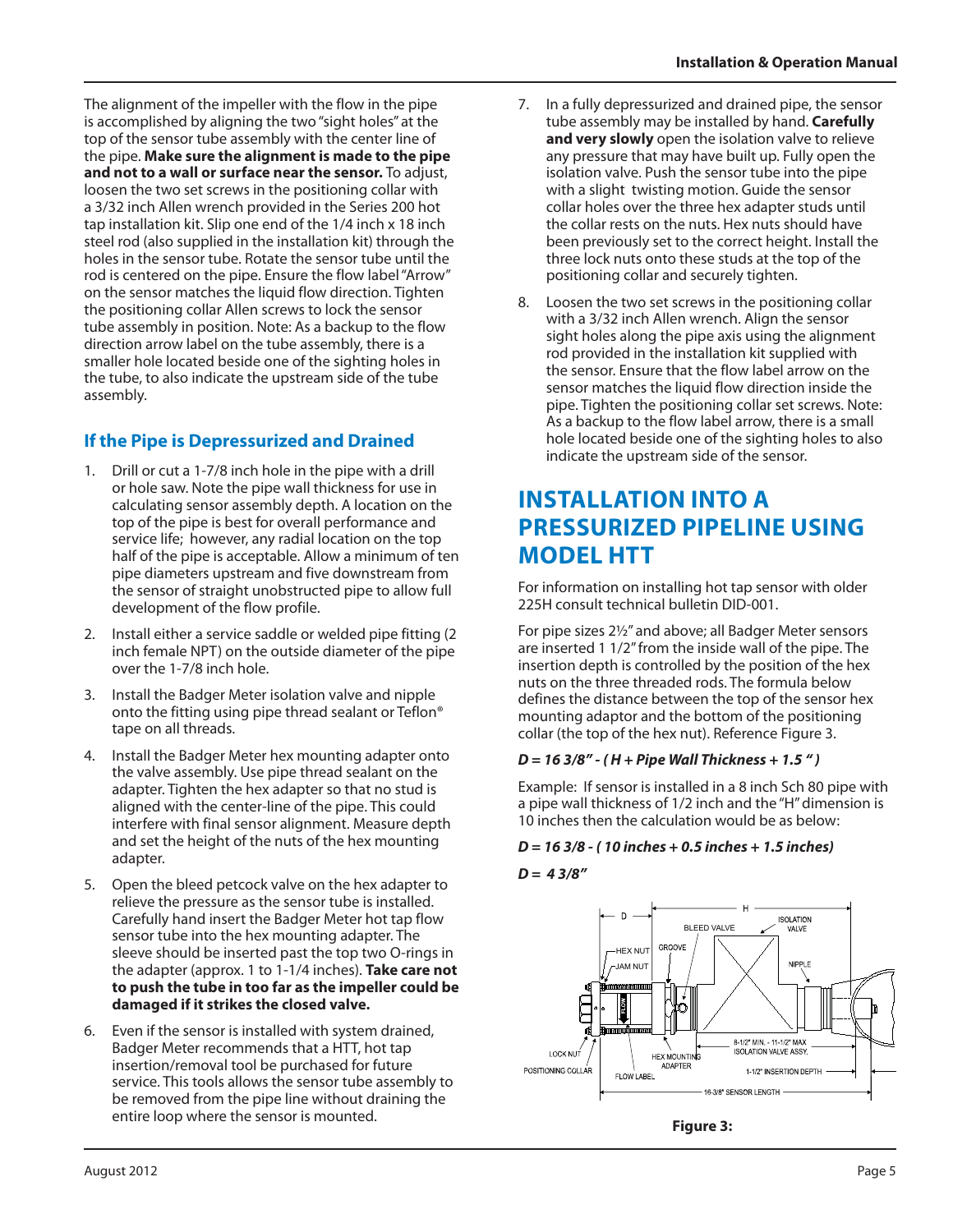- 1. Set one set of hex/jam nuts so that the distance between the top surface of the hex nut and the top surface of the hex mounting adaptor is equal to the "D" dimension calculated above. Then adjust the other two sets of hex/jam nuts 1-1/2 inches below the first jam nut to allow clearance for the tool top yoke.
- 2. Remove the tool split ring and clevis pin and slide tool bottom yoke into the groove on the sensor hex mounting adaptor and secure by replacing the clevis pin and split ring.
- 3. Mark sleeve 2-3/4 inches from impeller end of metal sleeve. This mark is a stopping point to insure that impeller/bearing is not damaged. Open the bleed petcock valve on the hex adapter to relieve the pressure resulting from the sensor tube insertion. Carefully hand insert the Badger Meter hot tap flow sensor sleeve assembly into the hex mounting adapter until the mark lines up with the top of the hex mounting adapter. At this point the sleeve will have been inserted past the top two "O"-rings in the adapter (approx. 1 1-1/4 inches). Take care not to push the sensor past the mark on the sleeve as the impeller could be damaged if it strikes the closed valve.
- 4. Fully extend tool by turning drive nut counterclockwise with a 15/16 inch socket or box wrench (not provided) until drive nut contacts tool and slide the positioning collar into the tool top yoke.
- 5. Rotate tool so the threaded rod with the adjusted hex/jam nuts is centered in the top yoke of hot tap tool.
- 6. Rotate sensor sleeve so positioning collar holes align with the threaded rods and flow direction label is in general direction making sure the positioning collar is located in the recessed area of the top yoke. Slide the top yoke of the tool over the positioning collar and secure by tightening the two thumbscrews on the top of the yoke.
- 7. Close the bleed petcock and slowly open the isolation valve. Slowly turn the 15/16 inch drive nut clockwise to insert the sensor tube assembly through the valve and into the pipeline. Carefully guide the three threaded studs of the hex mounting adapter through the holes of the sensor positioning collar. Carefully lower the sensor until the positioning collar contacts the hex nut preset for the correct depth adjustment. Install the three lock nuts onto the threaded rods, tightening only the lock nut on the threaded rod with the preset hex/jam nut; then, bring the two remaining lock nuts down until they just contact the positioning collar. Do not tighten at this time
- 8. Remove the Model HTT Insertion/Removal Tool, by loosening the two thumbscrews, removing the clevis pin and then sliding the insertion tool off the sensor. Then bring the two remaining sets of hex/jam nuts up to the underside of the positioning collar, and tighten.

9. Align the sensor by first loosening the two set screws in the side of positioning collar with a 3/32 inch Allen wrench. Then align the sensor sight holes along the pipe axis using the alignment rod provided in the sensor installation kit. Ensure that the flow label arrow on the sensor matches the liquid flow direction inside the pipe. Tighten the positioning collar set screws. Note: As a backup to the flow label arrow, there is a small hole located beside the sight hole on the upstream side of the sensor.

## **ELECTRICAL INSTALLATION "STANDARD" SENSORS**

- 1. The metal collar on the top of the 220 sensors or an optional conduit cap on the Series 250 sensors will accept 1/2 inch threaded conduit fittings.
- 2. Route the cable from the sensor to a Badger Meter flow monitor/transmitter. The cable may be extended up to 2000 feet, using 2-conductor shielded 20 AWG or larger stranded copper wire. Be sure to leave enough flexibility in the cable or conduit to allow for future service of sensor, if necessary.
- 3. When connecting to a Badger Meter flow monitor/ transmitter, locate the section of terminal strip on the monitor labeled **"SENSOR INPUT"** or **"SENSOR"**. Connect the red wire to **" IN"**, "**SIGNAL(+)**" or "**SIGNAL**" terminal and the black wire to **"GND", "SIGNAL(-)"**, or "**COM**" terminal and the shield drain wire (if applicable) to **"SLD"**.
- 4. When interfacing with other equipment, consult manufacturer for input designations. The signal wave forms and power requirements are as shown in the specifications section. Refer to Technical Bulletin DTB-058 at www.badgermeter.com.

## **ELECTRICAL INSTALLATION "IR" SENSORS**

The sensor leads are supplied with watertight caps over the ends. See Application Note DAB-031 and Technical Bulletin DID-003 at www.badgermeter.com.

- 1. DO **NOT** remove the plastic caps from the sensor leads until ready to splice.
- 2. Use a **twisted pair** cable suitable for direct burial to connect the sensor to the transmitter, monitor, or controller. Multi-pair telecommunication cable or direct burial cables may be used.
- 3. Make a water tight splice. Two part epoxy type waterproof kits are recommended. Be sure the epoxy seals the ends of the cable jacket.
- 4. Make sure the epoxy is hardened before inverting the splice or dropping it in standing water.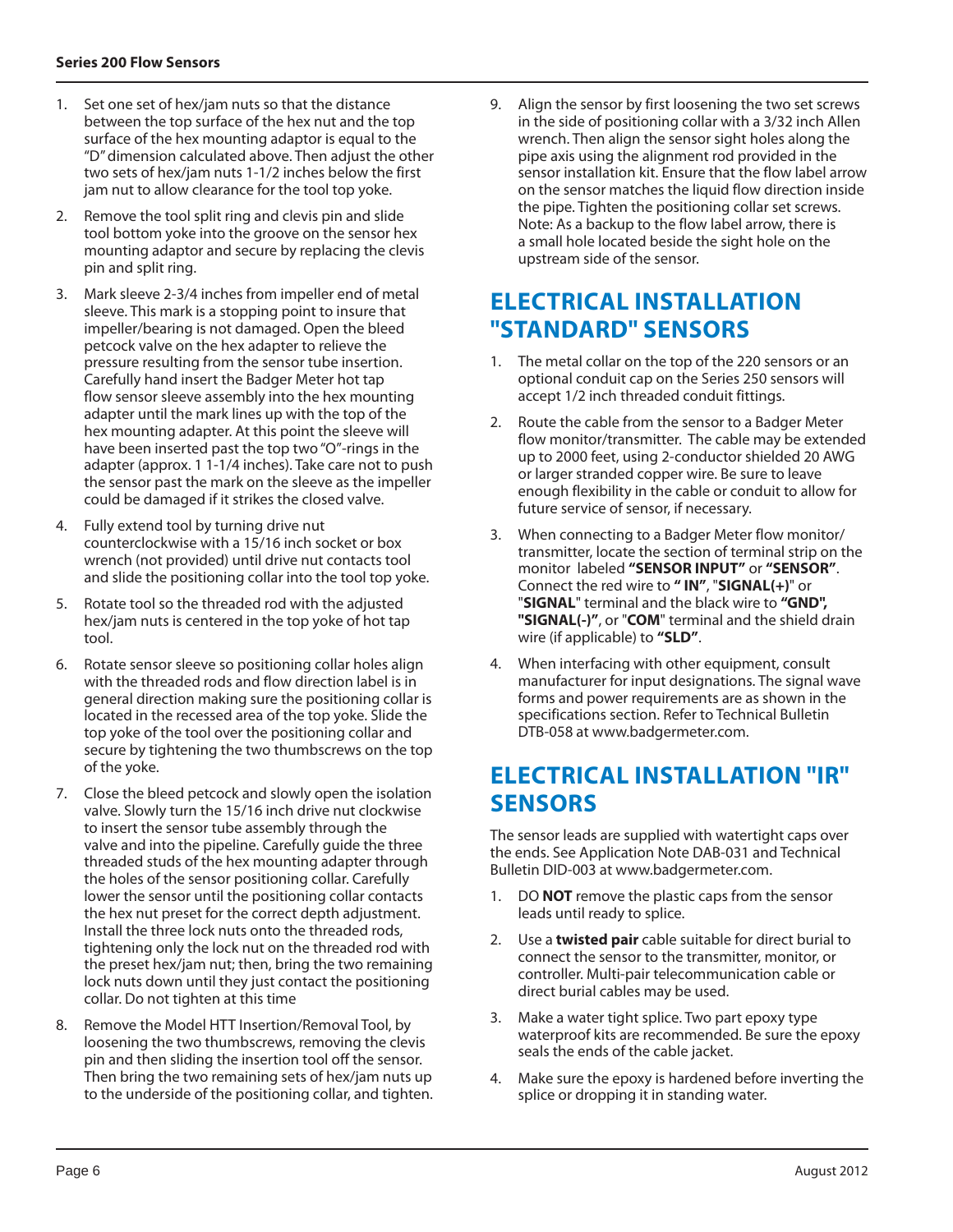- 5. DO **NOT** make an underground splice unless absolutely necessary.
- 6. Route the cable from the sensor to a Badger Meter flow monitor/transmitter. The cable may be extended up to 2000 feet, using 2-conductor shielded 20 AWG or larger stranded copper wire with appropriate ratings. Be sure to leave enough flexibility in the cable or conduit to allow for future service of sensor, if necessary.
- 7. When connecting to a Badger Meter flow monitor/ transmitter, locate the section of terminal strip on the monitor labeled **"SENSOR INPUT"** or **"SENSOR"**. Connect the red wire to **"IN"**, "**SIGNAL(+)**" or "**SIGNAL**" terminal and the black wire to **"GND", "SIGNAL(-)"**, or "**COM**" terminal and the shield drain wire (if applicable) to **"SLD"**.
- 8. When interfacing with other equipment, the signal wave forms and power requirements are as shown in the specifications section. Refer to technical bulletin DTB-058 at www.badgermeter.com.

## **ELECTRICAL INSTALLATION "HIGH TEMPERATURE" SENSORS**

- 1. Route a cable from the sensor to a Badger Meter flow monitor/transmitter. The cable may be run up to 2000 feet, using 2-conductor shielded 20 AWG or larger stranded copper wire. Be sure to leave enough flexibility in the cable or conduit to allow for future service of sensor, if necessary.
- 2. Connect to cable inside sensor electronic housing on Series 220 sensors or attach to the sensor cable on the Series 225/226 and connect with standard wire nuts.
- 3. When connecting to a Badger Meter flow monitor or transmitter, locate the section of terminal strip on the monitor labeled **"SENSOR INPUT"** or **"SENSOR"**. Connect the red wire to **" IN"**, "**SIGNAL(+)**" or "**SIGNAL**" terminal and the black wire to **"GND", "SIGNAL(-)"**, or "**COM**" terminal and the shield drain wire (if applicable) to **"SLD"**.
- 4. When interfacing with other equipment, the signal wave forms and power requirements are as shown in the specifications section.

## **ELECTRICAL INSTALLATION**

The Series 200 sensor is approved, as an entity, as intrinsically safe when installed in conformance with Badger Meter installation drawing 06-480-002 as specified on the blue label identifying an intrinsically safe sensor.

Entity approval implies that only the sensor is approved as intrinsically safe. Unless power supplies, equipment, and instruments connected to the sensor are each rated either explosion-proof or intrinsically safe, these devices cannot be installed in a hazardous area. The referenced installation drawing shows such apparatus located in a non-hazardous location. Proper interfacing between the hazardous and non-hazardous areas must be provided. It is of absolute importance that this interface be constructed and that all wiring be performed by qualified contractors. To ensure the intrinsic safety of the installation, the connection of the intrinsically safe sensor to instruments and or power supplies must take place using an approved intrinsically safe barrier located in a non-hazardous area. These barriers, listed below, are readily available from various suppliers.

| <b>Manufacturer:</b>                      | <b>Barrier:</b>     |
|-------------------------------------------|---------------------|
| Crouse-Hinds Spec 504                     | Cat No.SB19140M0715 |
| Measurement Technology Ltd.   MTL 715+15V |                     |
| R Stahl Intrinspak                        | 9001/1-158-150-10   |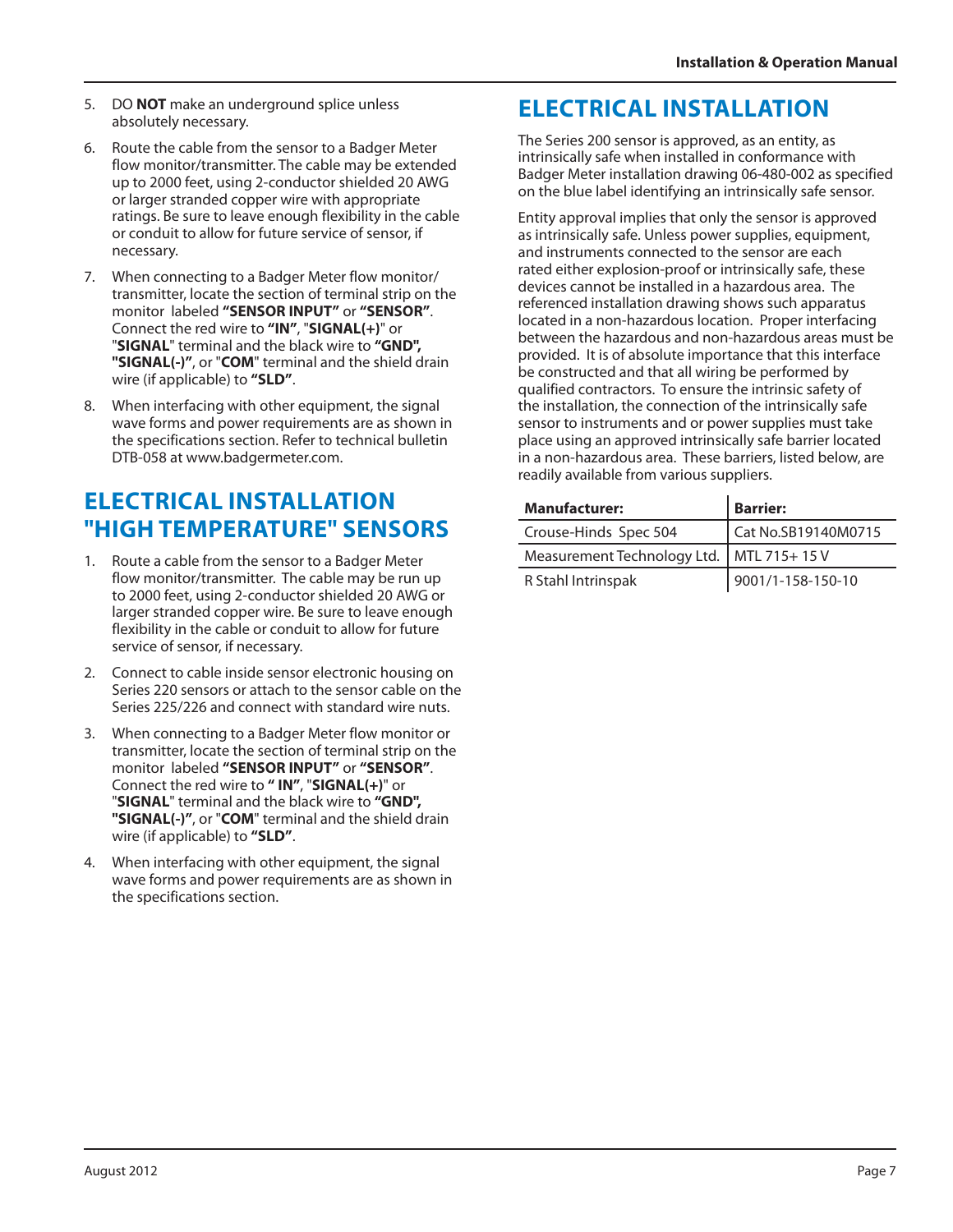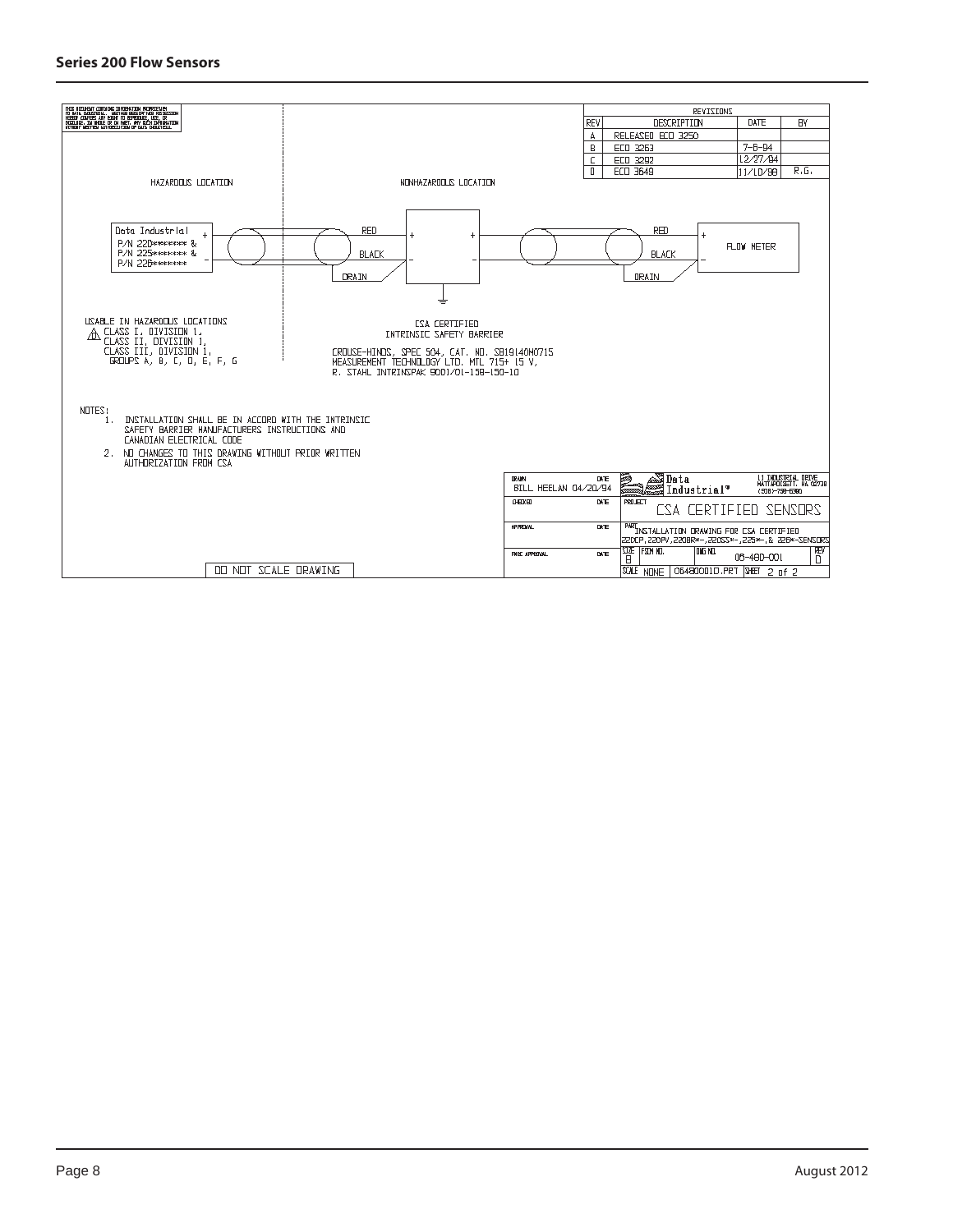## **CALIBRATION**

Badger Meter sensors use unique K and Offset numbers for calibration. These numbers are derived from calibration runs using NIST traceable instruments. Using both a K and an Offset number provides higher accuracy than using a K (pulse/gal) factor alone. K and Offset numbers for each tee configuration are listed in the following tables.

### **Calibration Tables**

The table on pages 12 and 13 provides calibration and operation data for most scheduled pipe sizes from 3 inches through 18 inches. For tee-mounted sensors, see either Metal Tee (Manual Number 872021), or (Plastic Tee Manual Number 872022).

#### **Description of Column Information for Pipe Sizes 3 inches through 36 inches**

| Column 1            | <b>Nominal Pipe Size</b>                                                                                                                                                                                                                                                                                                                                                                                                                                             |
|---------------------|----------------------------------------------------------------------------------------------------------------------------------------------------------------------------------------------------------------------------------------------------------------------------------------------------------------------------------------------------------------------------------------------------------------------------------------------------------------------|
| Column <sub>2</sub> | Pipe O.D. as defined by<br>ASA B36.10 and other<br>standards                                                                                                                                                                                                                                                                                                                                                                                                         |
| Column 3            | Pipe I.D. as defined by<br>ASA B36.10 and other<br>standards                                                                                                                                                                                                                                                                                                                                                                                                         |
| Columns 4 and 5     | The K value and Offset<br>that should be used in our<br>frequency equation:                                                                                                                                                                                                                                                                                                                                                                                          |
|                     | Gpm<br>Freq=<br>- Offset<br>$\overline{\mathbf{K}}$                                                                                                                                                                                                                                                                                                                                                                                                                  |
|                     | This equation describes<br>the frequency of the<br>output signal of all Badger<br>Meter flow sensors.<br>By substituting the<br>appropriate K and Offset<br>values from the table, the<br>sensor's output frequency<br>can be calculated for each<br>pipe size. This information<br>is required when<br>calibrating an output<br>board or when using the<br>raw sensor data as direct<br>output to interface with a<br>device that is not a Badger<br>Meter product. |

| Column 6 | This column indicates the<br>suggested flow range of<br>sensors in each pipe size.<br>Badger Meter sensors<br>will operate both above<br>and below the indicated<br>flow rates. However, good<br>design practice dictates<br>the use of this range for<br>best performance.                                        |
|----------|--------------------------------------------------------------------------------------------------------------------------------------------------------------------------------------------------------------------------------------------------------------------------------------------------------------------|
|          | Sensors should be sized for<br>flow rather than pipe size.<br>To prevent disturbances<br>to the flow profile, always<br>conntect the sensor<br>tee to the pipe nipples<br>measuring at least ten pipe<br>diameters in length on<br>the downstream (delivery)<br>side before making the<br>transition in pipe size. |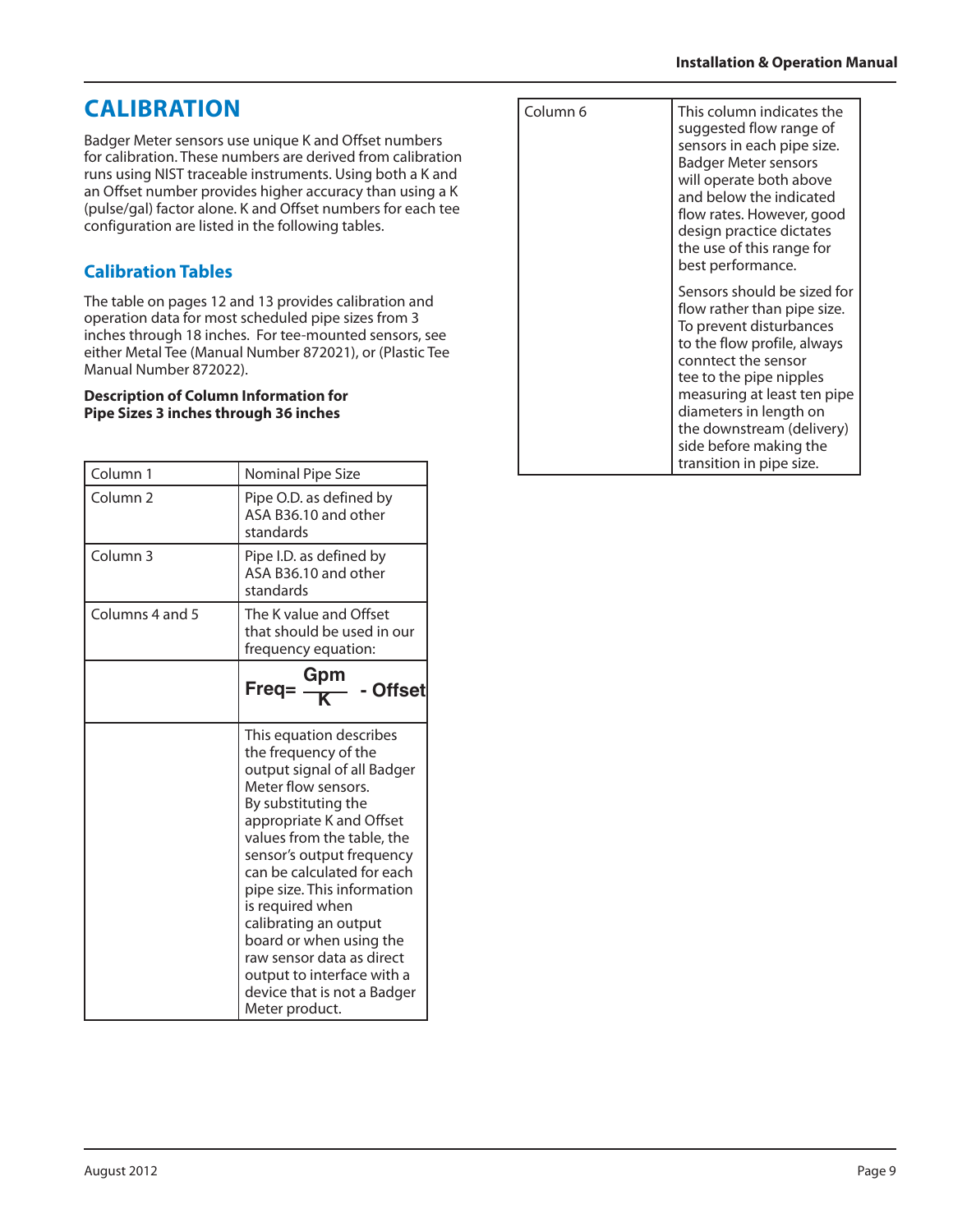| Column 1             | Column <sub>2</sub> | Column 3  | Column 4 | Column <sub>5</sub> | Column 6                   |
|----------------------|---------------------|-----------|----------|---------------------|----------------------------|
|                      |                     |           |          |                     | <b>Suggested Operating</b> |
| Pipe Size            | Pipe O.D.           | Pipe I.D. | Κ        | Offset              | Range (GPM)                |
| 3 inch Sch 10S       | 3.500"              | 3.260"    | 5.009    | .090                | 12-400                     |
| Std. Wt., Sch 40     | 3.5"                | 3.068"    | 4.362    | .063                | 12-400                     |
| Extra Strong, Sch 80 | 3.5"                | 2.900"    | 3.858    | .043                | 12-400                     |
| PVC Class 125        | 3.5"                | 3.284"    | 5.094    | .093                | 12-400                     |
| PVC Class 160        | 3.5"                | 3.230"    | 4.902    | .085                | 12-400                     |
| PVC Class 200        | 3.5"                | 3.166"    | 4.682    | .076                | 12-400                     |
| 4 inch Sch 10S       | 4.5"                | 4.260"    | 9.597    | .241                | 20-600                     |
| Std. Wt., Sch 40     | 4.5"                | 4.026"    | 8.34     | .229                | 20-600                     |
| Extra Strong, Sch 80 | 4.5"                | 3.826"    | 7.354    | .188                | 20-600                     |
| PVC Class 125        | 4.5"                | 4.224"    | 9.396    | .240                | 20-600                     |
| PVC Class 160        | 4.5"                | 4.154"    | 9.013    | .240                | 20-600                     |
| PVC Class 200        | 4.5"                | 4.072"    | 8.578    | .239                | 20-600                     |
|                      | 5.563"              | $5.295$ " |          |                     |                            |
| 5 inch Sch 10S       |                     |           | 16.305   | .250                | 30-900                     |
| Std. Wt., Sch 40     | 5.50"               | 5.047"    | 14.674   | .248                | 30-900                     |
| Extra Strong, Sch 80 | 5.50"               | 4.813"    | 13.165   | .246                | 30-900                     |
| 6 inch Sch 10S       | 6.625"              | 6.357"    | 24.089   | .260                | $50-1,500$                 |
| Std. Wt., Sch 40     | 6.5"                | 6.065"    | 21.574   | .257                | 50-1,500                   |
| Extra Strong, Sch 80 | $6.5"$              | 5.761"    | 19.457   | .254                | 50-1,500                   |
| PVC Class 125        | 6.625"              | 6.217"    | 22.853   | .258                | 50-1,500                   |
| PVC Class 160        | 6.625"              | 6.115"    | 21.968   | .257                | 50-1,500                   |
| PVC Class 200        | 6.625"              | 5.993"    | 21.068   | .256                | 50-1,500                   |
| 8 inch Sch 10S       | 8.625"              | 8.329"    | 43.914   | 0.286               | 80-2,500                   |
| <b>Sch 20</b>        | 8.625"              | 8.125"    | 41.653   | 0.283               | 80-2,500                   |
| <b>Sch 30</b>        | 8.625"              | 8.071"    | 41.063   | 0.283               | 80-2,500                   |
| Std. Wt., Sch 40     | 8.625"              | 7.981"    | 40.086   | 0.281               | 80-2,500                   |
| Sch 60               | 8.625"              | 7.813"    | 38.288   | 0.279               | 80-2,500                   |
| Extra Strong, Sch 80 | 8.625"              | 7.625"    | 36.315   | 0.276               | 80-2,500                   |
| PVC Class 125        | 8.625"              | 8.095"    | 41.324   | 0.283               | 80-2,500                   |
| PVC Class 160        | 8.625"              | 7.961"    | 39.869   | 0.281               | 80-2,500                   |
| PVC Class 200        | 8.625"              | 7.805"    | 38.203   | 0.279               | 80-2,500                   |
| 10 inch Sch 10S      | 10.75"              | 10.420"   | 70.195   | 0.321               | 125-4,000                  |
| <b>Sch 20</b>        | 10.75"              | 10.250"   | 67.668   | 0.318               | 125-4,000                  |
| <b>Sch 30</b>        | 10.75"              | 10.136"   | 66.069   | 0.316               | 125-4,000                  |
| Sch 40, Std.Wt.      | 10.75"              | 10.020"   | 64.532   | 0.314               | 125-4,000                  |
| Extra Strong, Sch 60 | 10.75"              | 9.750"    | 61.016   | 0.309               | 125-4,000                  |
| Sch 80               | 10.75"              | 9.564"    | 58.644   | 0.306               | 125-4,000                  |
| PVC Class 125        | 10.75"              | 10.088"   | 65.431   | 0.315               | 125-4,000                  |
| PVC Class 160        | 10.75"              | 9.924"    | 63.272   | 0.312               | 125-4,000                  |
| PVC Class 200        | 10.75"              | 9.728"    | 60.733   | 0.309               | 125-4,000                  |
| 12 inch Sch 10S      | 12.75"              | 12.390"   | 104.636  | 0.367               | 175-5,000                  |
| <b>Sch 20</b>        | 12.75"              | 12.250"   | 102.553  | 0.364               | 175-5,000                  |
| <b>Sch 30</b>        | 12.75"              | 12.090"   | 99.347   | 0.36                | 175-5,000                  |
| Std. Wt., Sch 40S    | 12.75"              | 12.000"   | 97.576   | 0.358               | 175-5,000                  |
| <b>Sch 40</b>        | 12.75"              | 11.938"   | 96.369   | 0.356               | 175-5,000                  |
| Sch 60               | 12.75"              | 11.625"   | 90.441   | 0.348               | 175-5,000                  |
| <b>Extra Strong</b>  |                     |           |          | 0.351               |                            |
|                      | 12.75"              | 11.750"   | 92.775   |                     | 175-5,000                  |
| Sch 80               | 12.74"              | 11.376"   | 85.922   | 0.342               | 175-5,000                  |
| PVC Class 125        | 12.75"              | 11.966"   | 96.912   | 0.357               | 175-5,000                  |
| PVC Class 160        | 12.75"              | 11.770"   | 93.152   | 0.352               | 175-5,000                  |
| PVC Class 200        | 12.75"              | 11.538"   | 88.842   | 0.346               | 175-5,000                  |

### **Calibration Table for Pipe Sizes 3 Inches Through 36 Inches**

Continued on Next Page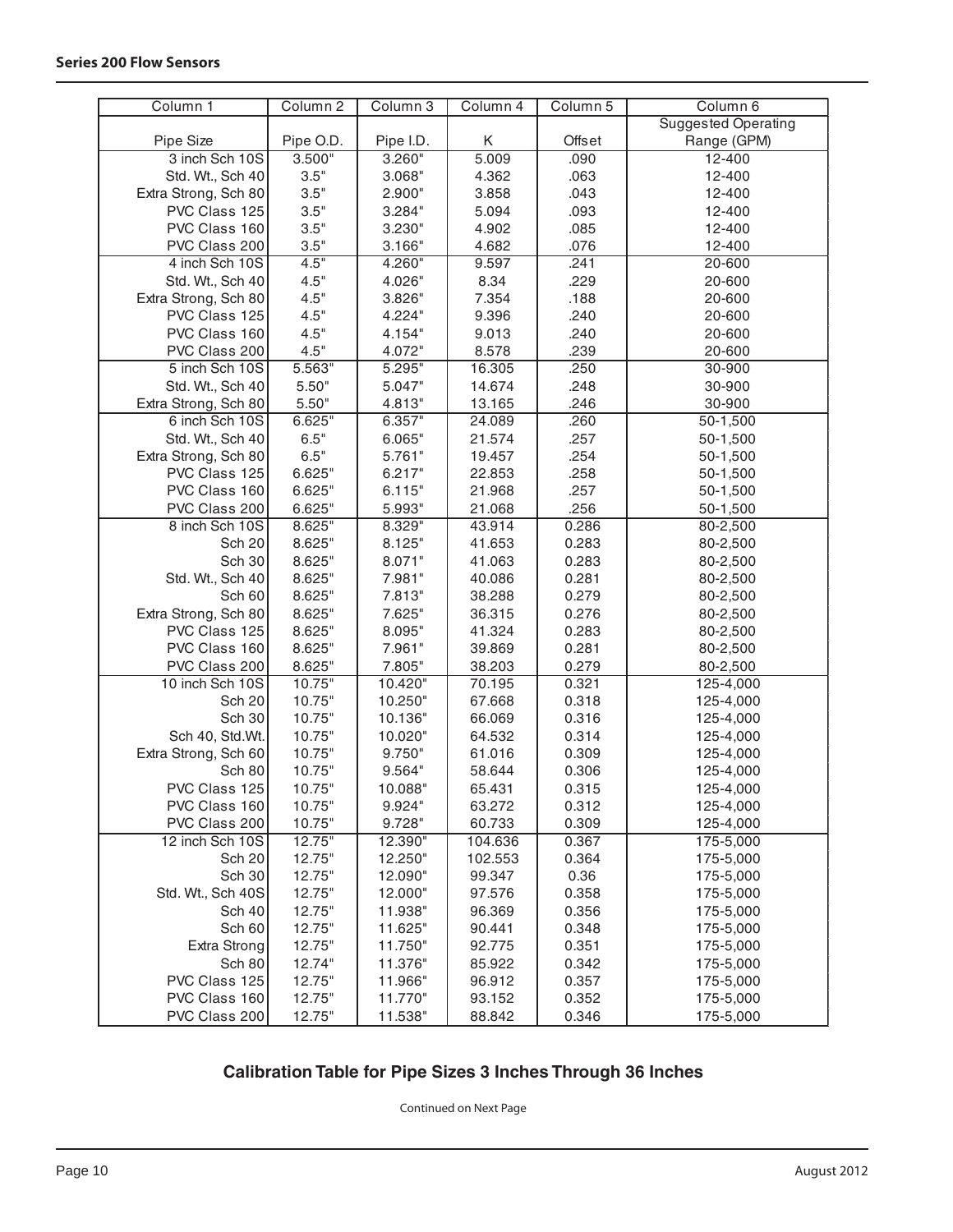| Column 1                 | Column <sub>2</sub> | Column 3  | Column 4 | Column 5 | Column 6                   |
|--------------------------|---------------------|-----------|----------|----------|----------------------------|
|                          |                     |           |          |          | <b>Suggested Operating</b> |
| Pipe Size                | Pipe O.D.           | Pipe I.D. | K Value  | Offset   | Range (GPM)                |
| 14 inch Sch 10S          | $14.00$ "           | 13.500"   | 122.307  | 0.391    | 200-6,000                  |
| Sch 20                   | 14.00"              | 13.375"   | 120.216  | 0.388    | 200-6,000                  |
| Std. Wt., Sch 30         | 14.00"              | 13.250"   | 118.151  | 0.385    | 200-6,000                  |
| Sch 40                   | 14.00"              | 13.124"   | 116.096  | 0.382    | 200-6,000                  |
| Sch <sub>60</sub>        | 14.00"              | 12.814"   | 111.148  | 0.376    | 200-6,000                  |
| <b>Extra Strong</b>      | 14.00"              | 13.00"    | 114.098  | 0.33     | 200-6,000                  |
| Sch 80                   | 14.00"              | 12.50"    | 106.299  | 0.369    | 200-6,000                  |
| 16 inch Sch 10S          | 16.00"              | 15.500"   | 159.243  | 0.44     | 300-9,000                  |
| Sch 20                   | 16.00"              | 15.375"   | 156.742  | 0.436    | 300-9,000                  |
| Std. Wt., Sch 30         | 16.00"              | 15.250"   | 154.267  | 0.433    | 300-9,000                  |
| Sch <sub>60</sub>        | 16.00"              | 14.688"   | 143.456  | 0.419    | 300-9,000                  |
| Extra Strong, Sch 40     | 16.00"              | 15.000"   | 149.394  | 0.427    | 300-9,000                  |
| Sch 80                   | 16.00"              | 14.314"   | 136.548  | 0.41     | 300-9,000                  |
| 18 inch Sch 10S          | 18.00"              | 17.500"   | 202.739  | 0.498    | 350-10,000                 |
| Sch 20                   | 18.00"              | 17.375"   | 199.828  | 0.494    | 350-10,000                 |
| Sch 30                   | 18.00"              | 17.124"   | 194.061  | 0.486    | 350-10,000                 |
| Std. Wt.                 | 18.00"              | 17.250"   | 196.943  | 0.49     | 350-10,000                 |
| Sch 40                   | 18.00"              | 16.876"   | 188.464  | 0.479    | 350-10,000                 |
| Sch 60                   | 18.00"              | 16.500"   | 180.171  | 0.469    | 350-10,000                 |
| <b>Extra Strong</b>      | 18.00"              |           |          | 0.482    |                            |
|                          |                     | 17.000"   | 191.25   |          | 350-10,000                 |
| Sch 80                   | 18.00"              | 16.126"   | 172.152  | 0.457    | 350-10,000                 |
| 20 inch Std. Wt., Sch 20 | $20.00$ "           | 19.25"    | 246.179  | 0.555    | 400-12,000                 |
| Sch 40                   | 20.00"              | 18.812"   | 234.836  | 0.540    | 400-12,000                 |
| Extra Strong, Sch 30     | 20.00"              | 19.000"   | 239.666  | 0.547    | 400-12,000                 |
| Sch 80                   | 20.00"              | 17.938"   | 213.14   | 0.511    | 400-12,000                 |
| 22 inch Std. Wt., Sch 20 | $22.00$ "           | 21.25"    | 301.975  | 0.621    | 500-15,000                 |
| Extra Strong, Sch 30     | 22.00"              | 21.00"    | 294.642  | 0.616    | 500-15,000                 |
| Sch 80                   | 22.00"              | 19.75"    | 259.513  | 0.573    | 500-15,000                 |
| 24 inch Std. Wt., Sch 20 | 24.00"              | 23.25"    | 364.331  | 0.666    | 600-18,000                 |
| <b>Extra Strong</b>      | 24.00"              | 23.00"    | 356.178  | 0.660    | 600-18,000                 |
| Sch 40                   | 24.00"              | 22.624"   | 344.109  | 0.652    | 600-18,000                 |
| Sch 80                   | 24.00"              | 21.562"   | 311.271  | 0.628    | 600-18,000                 |
| 26 inch Sch 10           | 26.00"              | 25.376"   | 437.809  | 0.719    | 700-21,000                 |
| Std. Wt.                 | 26.00"              | 25.25"    | 433.247  | 0.716    | 700-21,000                 |
| Sch 20, Extra Strong     | 26.00"              | 25.00"    | 424.274  | 0.709    | 700-21,000                 |
| 28 inch Sch 10           | 28.00"              | 27.376"   | 513.698  | 0.774    | 900-23,000                 |
| Std. Wt.                 | 28.00"              | 27.25"    | 508.723  | 0.770    | 900-23,000                 |
| Extra Strong, Sch 20     | 28.00"              | 27.00"    | 498.930  | 0.763    | 900-23,000                 |
| 30 inch Sch 10           | 30.00"              | 29.376"   | 596.147  | 0.833    | 1,000-30,000               |
| Std. Wt.                 | 30.00"              | 29.25"    | 590.759  | 0.829    | 1,000-30,000               |
| Sch 20, Extra Strong     | 30.00"              | 29.00"    | 580.146  | 0.822    | 1,000-30,000               |
| 32 inch Sch 10           | 32.00"              | 31.376"   | 685.156  | 0.897    | 1,200-35,000               |
| Std. Wt.                 | 32.00"              | 31.25"    | 679.355  | 0.893    | 1,200-35,000               |
| Sch 20, Extra Strong     | 32.00"              | 31.00"    | 667.922  | 0.885    | 1,200-35,000               |
| Sch 40                   | 32.00"              | 30.624"   | 650.919  | 0.873    | 1,200-35,000               |
| 34 inch Sch 10           | 34.00"              | 33.312"   | 777.566  | 0.964    | 1,300-40,000               |
| Std. Wt.                 | 34.00"              | 33.25"    | 774.511  | 0.962    | 1,300-40,000               |
| Extra Strong, Sch 20     | 34.00"              | 33.00"    | 762.258  | 0.953    | 1,300-40,000               |
| Sch 40                   | 34.00"              | 32.624"   | 744.022  | 0.940    | 1,300-40,000               |
| 36 inch Sch 10           | 36.00"              | 35.376"   | 882.855  | 1.040    | 1,500-45,000               |
| Std. Wt.                 | 36.00"              | 35.25"    | 876.227  | 1.035    | 1,500-45,000               |
| Sch 20, Extra Strong     | 36.00"              | 35.00"    | 863.154  | 1.025    | 1,500-45,000               |
|                          |                     |           |          |          |                            |
| Sch 40                   | 36.00"              | 34.50"    | 837.315  | 1.007    | 1,500-45,000               |

### **Calibration Table for Pipe Sizes 3 Inches Through 36 Inches**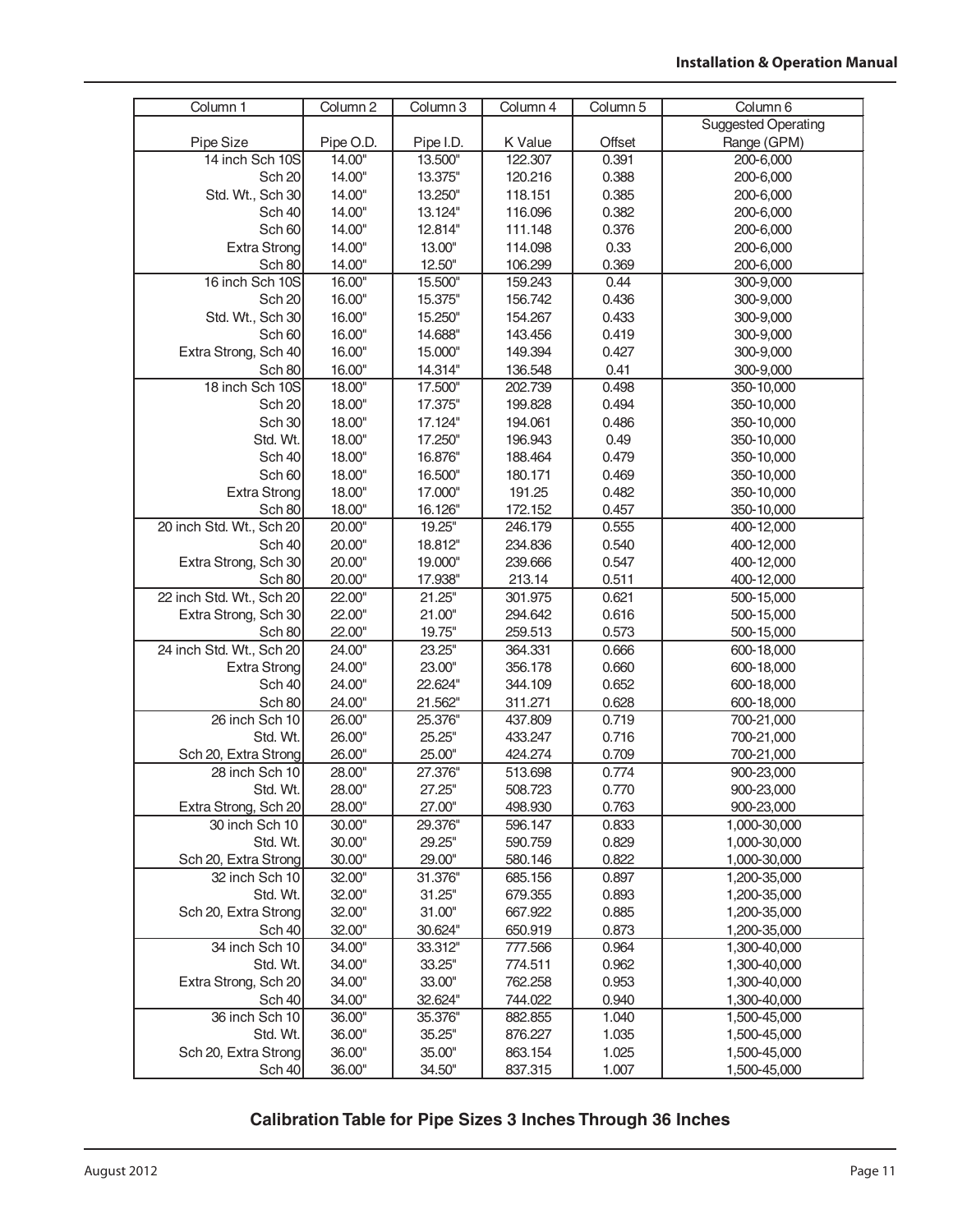## **IMPELLER ASSEMBLY AND SHAFT REPLACEMENT**

If you are replacing an existing Badger Meter sensor and have already calibrated your flow monitor/transmitter, no calibration changes are necessary. For installation of a new flow monitor or for relocation of a sensor in a new pipe size, please refer to the calibration instructions in flow monitor manual.

1. Depressurize pipe from which sensor is to be removed. If the sensor is one of the Series 225/IR225 or 226/IR226, consult the installation section on hot tap sensors.

#### **NEVER disturb the securing lock nuts with pipe under pressure without hot tap insertion tool Model HTT installed.**

2. Remove the three lock nuts that secure the positioning collar to the threaded rods of metal sensor.

**NOTE:** Before removing lock nuts, record the dimension from top of 2 inch NPT adapter to the bottom of the positioning collar. This dimension will be required later to reinstall.



#### **Figure 4: Impeller Assembly and Shaft Replacement**

- 3. Remove the sensor from the hex adapter or the tee.
- 4. Note the impeller blade orientation relative to flow arrows and the alignment hole in metal sensors beside one of the sighting holes. In order to maintain proper calibration, the impeller will have to be reinstalled in the same manner with the impeller blades pointing toward the small alignment hole, and into the flow direction as indicated by the flow arrows.
- 5. To remove the old impeller blade assembly, push the old shaft out of the sleeve with the new shaft (or small diameter rod) just far enough to grab the end with a pair of pliers and pull the shaft completely out. The impeller assembly will now be free and will drop out.
- 6. Inspect the shaft and bearings for wear, and replace as necessary.
- 7. Refer to figure 4. To reinstall, position the impeller in the cavity oriented as in step 4 so that the impeller blades point into the flow direction and toward the small alignment hole located beside one of the sighting holes on metal sensors.
- 8. Carefully push the shaft through the sleeve and impeller taking care not to damage the bearings. Make sure that the shaft is inserted far enough so that it clears the sleeve on each side of the impeller housing.

**NOTE:** If shaft is not carefully installed, the bearing can be deformed preventing free rotation.

- 9. Inspect the O-rings for damage and replace as necessary. Clean the O-rings and the sleeve and relubricate with silicone grease from the packet provided or some other acceptable lubricant.
- 10. Install the sensor into the 2 inch NPT adapter or tee so that alignment hole is facing upstream and flow arrows point in the direction of the actual flow. Since the positioning collar was not loosened during this operation, the studs should all line up perfectly when the sighting holes are parallel to pipe. If this has been accidentally loosened, please refer to the installation instructions for the alignment of the flow sensor unit.
- 11. Install and tighten the nuts.
- 12. For metal sensors, double check that the distance from the top of the 2 inch NPT adapter to the bottom of the positioning collar equals the dimension as measured in step 2, and holes in sleeve sight exactly down the pipe, the arrows point in direction of flow and alignment holes located beside one sighting hole is pointing towards the source. If not, refer to *installation* section in this manual.
- 13. This completes the replacement procedure. The system may now be repressurized and tested.

### **TROUBLESHOOTING**

1. If the voltage at the sensor input is less than 7 VDC in a no flow situation, disconnect the sensor from the barrier strip and measure the voltage at the sensor input terminals of the barrier strip again. It should be between 8 VDC and 20 VDC. If the voltage at the sensor input is still below 7 VDC or 3 VDC, the problem may be with the monitor (hardware or programming).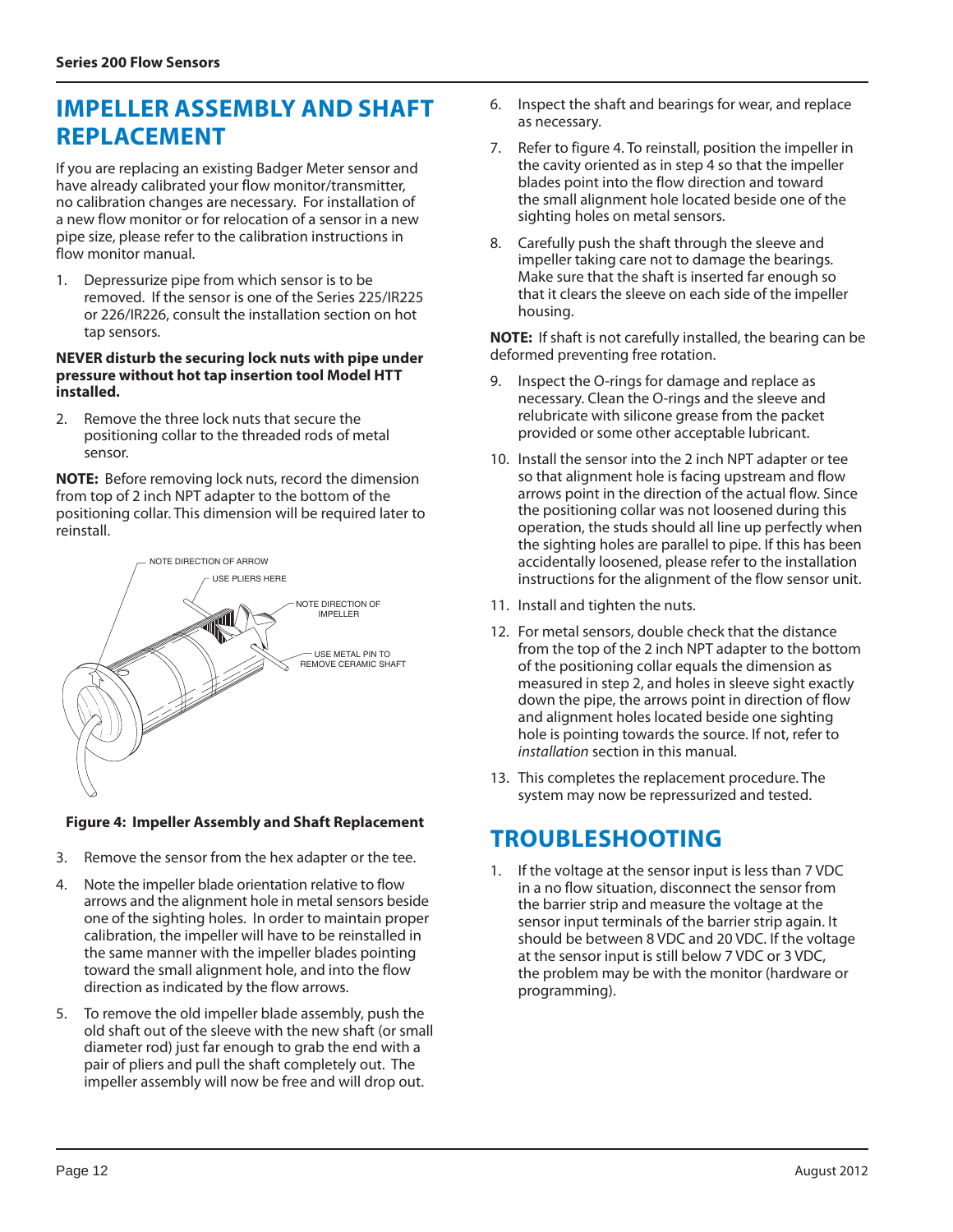- 2. If you suspect that the sensor is bad, you can test the monitor circuitry by connecting a piece of wire to one of the sensor input terminals and tap the other side of the wire to the other sensor input terminal. Shorting across the sensor input terminals ON and OFF repeatedly allows the display to respond by trying to calculate a flow rate for the frequency of your shorting action. If the display does not show a change from 0.00, it indicates a problem with the monitor.
- 3. If the monitor tests ok and there are any splices in the cable, break the sensor cable at the splice closest to the sensor and retry the shorting test in step 2.
- 4. If the cable tests ok, drain the pipe line, verify the pressure is off, remove top lock nuts holding the sensor electronics. Spin the impeller by hand. If flows are noted on the display, and impeller spins freely then the flow rates may have been below our design minimums or the line was full of air. Try again. If the sensor fails to respond then replace sensor.

# **SPECIFICATIONS**

### **Wetted Materials for all sensors**

• See Technical Brief for material specifics

### **Sensor Sleeve and Hex Adapter for 220BR, 225BR, and**

#### **226BR**

Sleeve: admiralty brass, UNS C44300; hex adapter: valve bronze, UNS C83600

#### **Sensor Sleeve and Hex Adapter for 220SS and 226SS**

Series 300 stainless steel

### **Temperature Ratings**

- Standard version: 221ºF (105ºC) continuous service
- High temperature version: 285ºF (140.6ºC) continuous service; 305ºF (150ºC) peak temperature (limited duration)

#### **Pressure Ratings**

| 400 psi | 325 psi |
|---------|---------|
| 400 psi | 325 psi |
| 300 psi | 210 psi |
| 400 psi | 250 psi |
| 400 psi | 300 psi |
|         |         |

### **Recommended Design Flow Range**

- 0.5 to 30 ft/sec
- Initial detection below 0.3 ft/sec

### **Accuracy**

 $\pm$  1.0% of full scale over recommended design flow range

### **Repeatability**

 $\pm$  0.3% of full scale over recommended design flow range

#### **Linearity**

 $\pm$  0.2% of full scale over recommended design flow range

### **Transducer Excitation**

- Quiescent current 600uA@8VDC to 35VDC max.
- Quiescent voltage  $(V_{\text{high}})$

Supply Voltage -(600uA\*Supply impedance)

ON State  $(V_{\text{low}})$  Max. 1.2VDC@40mA current limit (15ohm+0.7VDC)

### **Output Frequency**

• 3.2 Hz to 200 Hz

### **Output Pulse Width**

• 5 msec ±25%

### **Electrical Cable for Standard Sensor Electronics**

• 20 feet of 2-conductor 20 AWG shielded U.L. type PTLC wire provided for connection to display or analog transmitter unit. Rated to 105°C. May be extended to a maximum of 2000 feet with similar cable and insulation appropriate for application.

### **Electrical Cable for IR Sensor Electronics**

• 48 inches of U.L. Style 116666 copper solid AWG 18 wire with direct burial insulation. Rated to 105°C.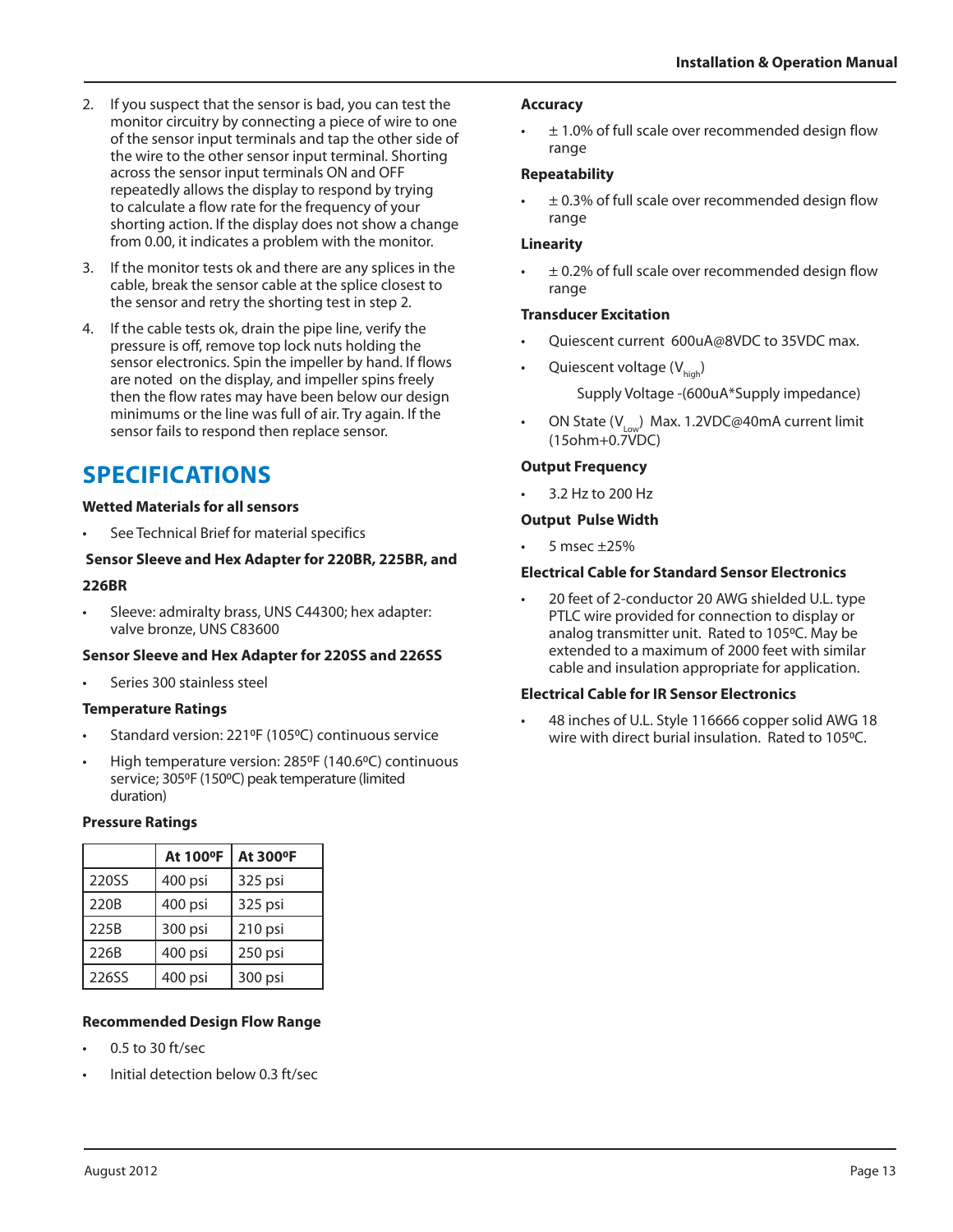This page intentionally left blank.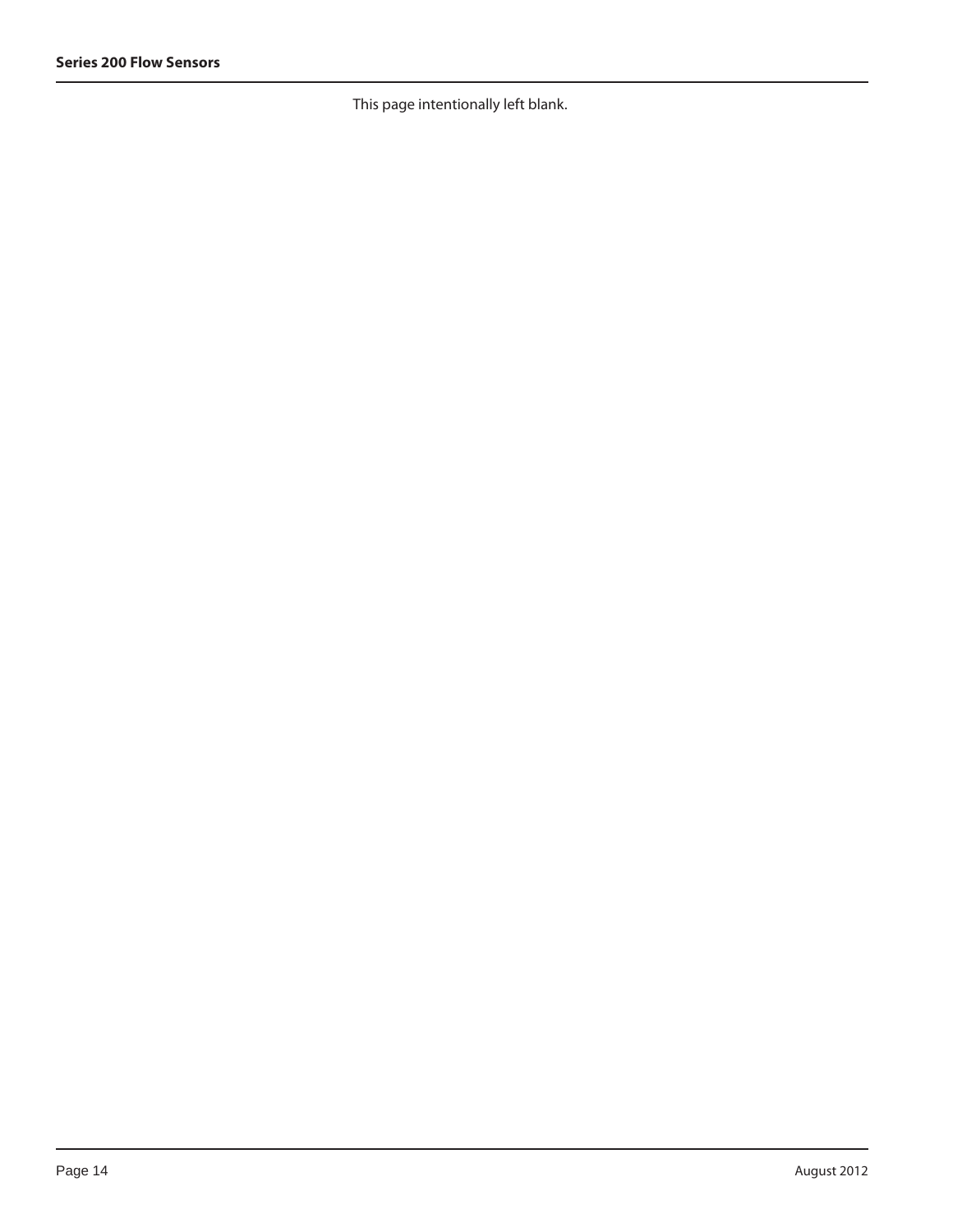This page intentionally left blank.